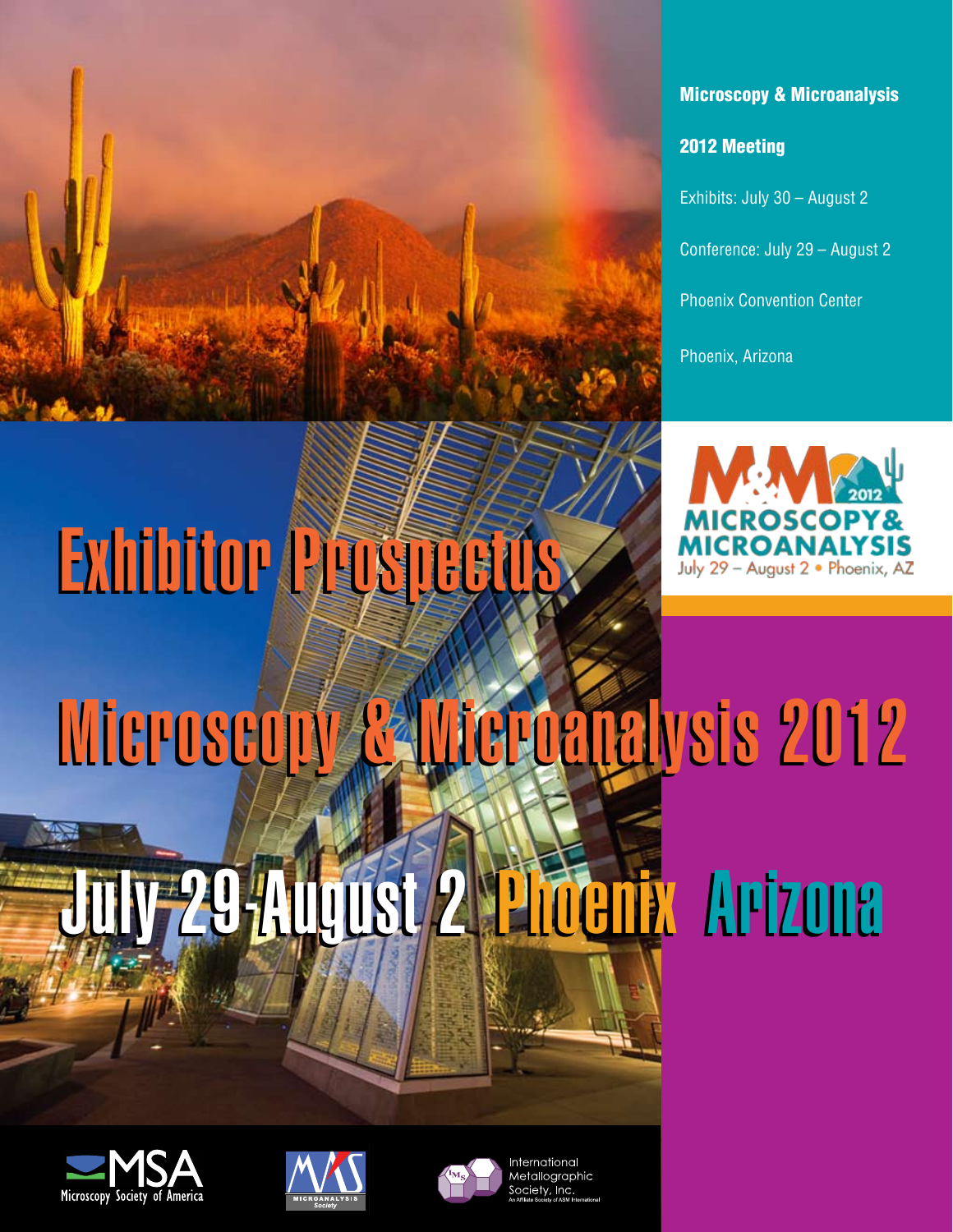### Promote Yourselves to Over 1700 M&M Attendees!

The Microscopy Society of America (MSA) and the Microanalysis Society (MAS) invite you to exhibit at M&M 2012, their annual meeting and exhibition at the Phoenix Convention Center, Phoenix, Arizona on July 30 – August 2, 2012. The meeting is co-sponsored by the International Metallographic Society (IMS).

#### General Information

The M&M conference is the largest scientific meeting and gathering of microscopy and microanalysis professionals, academics, technicians, students and exhibitors in the world. Microscopy & Microanalysis will provide a forum for the presentation and discussion of a wide range of microscopy and microanalysis techniques and their application to the biological and physical sciences.

The M&M exhibitor companies are an integral and exciting part of the meeting, showcasing the latest in microscopy/ microanalysis equipment and service offerings.

Exhibitors have the opportunity to demonstrate their products and equipment to a select group of interested attendees during the always-popular Vendor Tutorials. Vendor Tutorials are held after the exhibit hall has closed. There is no cost to exhibitors, who must sign up in advance. or to attendees, who can sign up onsite.



#### Exhibit Space Allocation

Many of the 2011 exhibitors have already selected 2012 exhibit space. The remaining exhibit space is open to companies on a first-received, first-considered basis. Assignments are based upon the order of receipt of application and deposit.

Whenever possible, requested space assignments will be made by Show Management in accordance with location preference indicated on the exhibit space application. Show Management, however, reserves the right to make the final determination of all space assignments, which are in the best interest of the exposition.

#### Exhibit Space Costs

- Minimum booth size is 10' x 10', 100 sq. ft.
- Booth Rate: \$2,275 per 10' x 10' booth.
- There is a \$100 charge for each exposed corner.

#### Payments

To be considered for exhibit space, all booth applications must be accompanied with a deposit of \$500 (payable in U.S. funds and drawn on a U.S. bank) per 100 sq. ft. of the total space rental charges (minimum deposit is \$500). The balance of the space rental charge will become due and payable on April 16, 2012. Applications received after this date must include full payment.

#### Exhibit Service Manual

A comprehensive Exhibitor Service Manual will be available online 90 days prior to the M&M 2012 meeting.

#### For Exhibit Information Contact:

Doreen Bonnema, Exhibit Manager E-mail: doreen@corcexpo.com

#### For Sponsorship Information Contact: Mary Michalik

E-mail: mary@corcexpo.com

Phone: 312-541-0567 Fax: 312-541-0573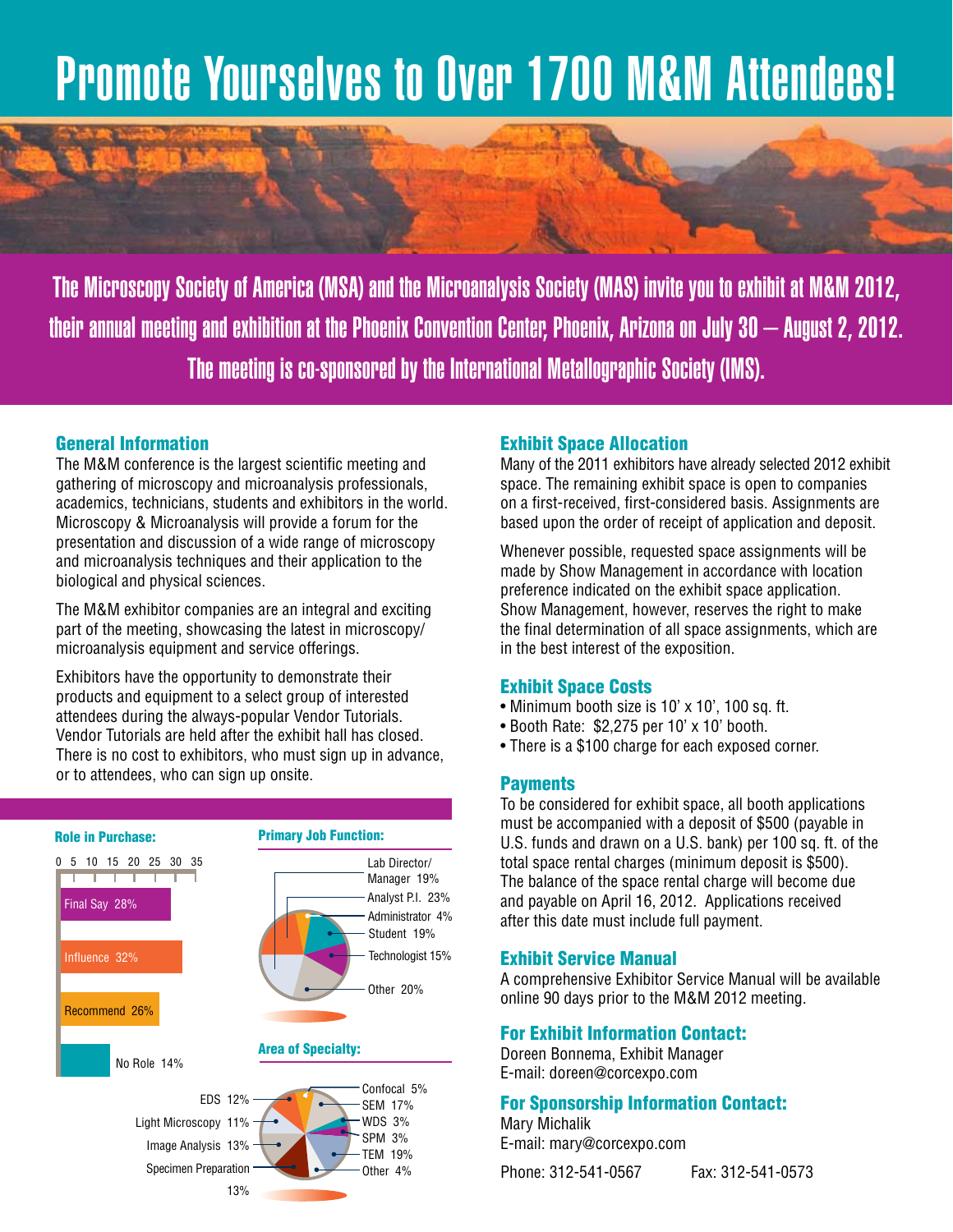

Your company's exhibit experience can be enhanced through a variety of image-building marketing opportunities. Take advantage of our unique and high profile sponsorships. Sponsorships will not only help you to increase your visibility but also build brand awareness and drive more traffic to your booth. These high impact items will give you a competitive edge to stand out and get noticed.

#### M&M 2012 Meeting Bag – Investment \$15,000

Each attendee will receive a tote bag with your company logo on it, filled with registration material. This bag will be used throughout the conference to gather information from the exhibit floor and long after the conference has concluded.

#### Benefits:

- Company Logo imprinted on attendee bags
- One complimentary tote bag insert
- Sponsor recognition in advance and onsite printed promotion
- Company logo listed on conference website w/link
- Preferred freight handling at Show Site
- Company logo on sponsor recognition signage
- Priority points for M&M 2013 conference
- Sponsor ribbons for booth personnel

#### Hotel Key Cards – Investment \$10,000

Be the last name attendees see as they leave their rooms for the conference and the first name they see when they return for the evening. Your logo and the M&M logo will be imprinted on each key card, providing thousands of impressions.

#### Benefits:

- Company logo imprinted on each key card for all conference hotels (one side, one color)
- Sponsor recognition in advance and on site printed promotion
- Company logo listed on conference website w/link
- Preferred freight handling at Show Site
- Company logo on sponsor recognition signage
- Priority points for M&M 2013 conference
- Sponsor ribbons for booth personnel



#### Blackberry/Phone Charging Stations – Investment \$10,000 NEW

Capture the undivided attention of attendees as they power up their blackberries, cell phones and other wireless devices without leaving the conference. The Recharge Station provides a convenient service to M&M attendees and gives your company the opportunity to get your message across to a captive audience.

#### Benefits include:

- Your company video playing continuously on the recharge screen
- Your company's printed message displayed on the front of the screen
- 2 charging stations will be placed in high visibility areas
- Sponsor recognition in advance and on site printed promotion
- Company logo listed on conference website w/link
- Preferred freight handling at Show Site
- Company logo on sponsor recognition signage
- Priority points for M&M 2013 conference
- Sponsor ribbons for booth personnel

#### Aisle Signs – Investment \$7,500 (Exclusive)

Increase awareness of your company by exclusively displaying your company logo on all aisle signs throughout the exhibit hall floor. Attendees will see your logo each time they look for any aisle number.

#### Benefits:

- Company logo and booth number imprinted on each aisle sign
- Sponsor recognition in advance and on site printed promotion
- Company logo listed on conference website w/link
- Preferred freight handling at Show Site
- Company logo on sponsor recognition signage
- Priority points for M&M 2013 conference
- Sponsor ribbons for booth personnel

#### Water Stations – Investment \$7,500

Quick and easy access to water goes a long way for busy participants. Benefits of this sponsorship include signage at four (4) stations scattered throughout the exhibit hall and conference area.

#### Benefits:

- Your company designed message on floor mats directly in front of each water station in the Exhibit Hall and near the Session Rooms
- Sponsor recognition in advance and on site printed promotion
- Company logo listed on conference website w/link
- Preferred freight handling at Show Site
- Company logo on sponsor recognition signage
- Priority points for M&M 2013 conference
- Sponsor ribbons for booth personnel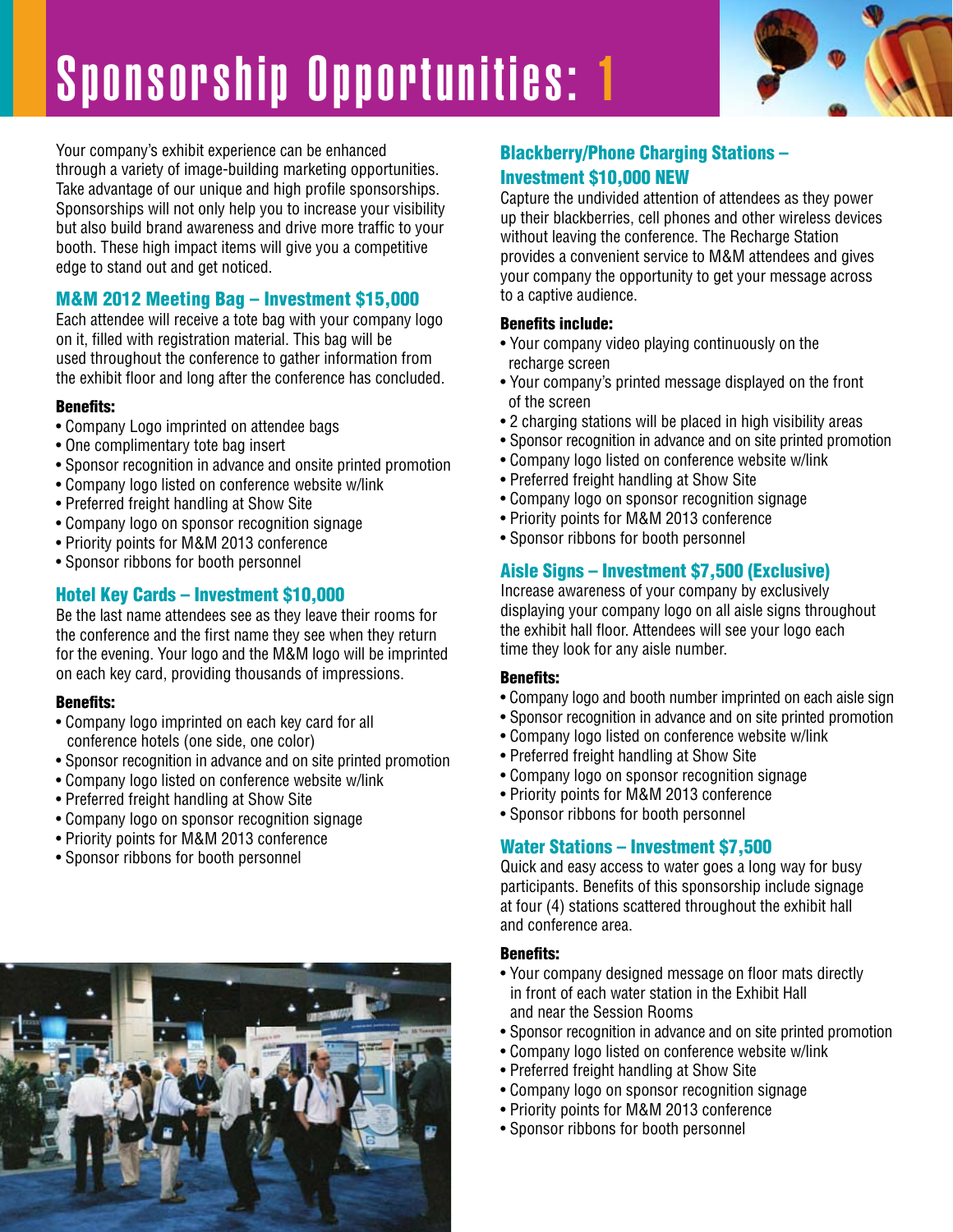

#### Lanyards – Investment \$6,000

Your company's logo will be imprinted on each neck cord. Attendees are required to wear their name badges throughout the conference, giving your company thousands of impressions over the four days.

#### Benefits:

- Company logo imprinted on all attendee lanyards
- Sponsor recognition in advance and onsite printed promotion
- Company logo listed on conference website w/link
- Company logo on sponsor recognition signage
- Priority points for M&M 2013 conference
- Sponsor ribbons for booth personnel

#### Hand Sanitizers – Investment \$6,000

Conference attendees will be grateful for the easy access to these protective products within their reach. Your company logo will be displayed on hand sanitizer. The hand sanitizer will be placed in each conference tote bag.

#### Benefits:

- Company logo displayed on hand sanitizer
- Sponsor recognition in advance and onsite printed promotion
- Company logo listed on conference website w/link
- Company logo on sponsor recognition signage
- Priority points for M&M 2013 conference
- Sponsor ribbons for booth personnel

#### Conference Water Bottles – Investment \$6,000

Distributed to all conference attendees, the water bottles are a refreshing way to get your name out to attendees. The water bottles are imprinted with the conference information, and the sponsoring company's name and logo is prominently printed at the top of each bottle.

#### Benefits:

- Company logo imprinted on all conference water bottles
- Sponsor recognition in advance and onsite printed promotion
- Company logo listed on conference website w/link
- Company logo on sponsor recognition signage
- Priority points for M&M 2013 conference
- Sponsor ribbons for booth personnel

#### Hotel Door Drop – Investment \$6,000

Extend your marketing reach by delivering your promotional item directly to doors of the M&M attendees in the major hotels of the M&M room block. By delivering your message to more buyers, it will enable you to market your products and services more effectively.

#### Benefits:

- Your company piece delivered to all the major hotels of the M&M room block
- Sponsor recognition in advance and onsite printed promotion
- Company logo listed on conference website w/link
- Company logo on sponsor recognition signage
- Priority points for M&M 2013 conference
- Sponsor ribbons for booth personnel

#### Conference Pen/Highlighter – Investment \$5,000

Attendees will need a pen as they take notes in the educational sessions and throughout the conference. Your logo will be imprinted on the pen/highlighter given to all conference attendees in their conference bag they receive at registration. This is a great opportunity for exposure both during and after the conference.

#### Benefits:

- Company logo imprinted on all attendee pens
- Sponsor recognition in advance and onsite printed promotion
- Company logo listed on conference website w/link
- Company logo on sponsor recognition signage
- Priority points for M&M 2013 conference
- Sponsor ribbons for booth personnel

#### Recycle Bins – Investment \$5,000

Be almost everywhere all the time throughout the entire conference. Put your company message on 30 recycle bins located throughout the Exhibit Hall and General Conference areas.

#### Benefits:

- Your company designed artwork on thirty (30) 40-gallon four sided corrugated recycle bins.
- Sponsor recognition in advance and onsite printed promotion
- Company logo listed on conference website w/link
- Company logo on sponsor recognition signage
- Priority points for M&M 2013 conference
- Sponsor ribbons for booth personnel

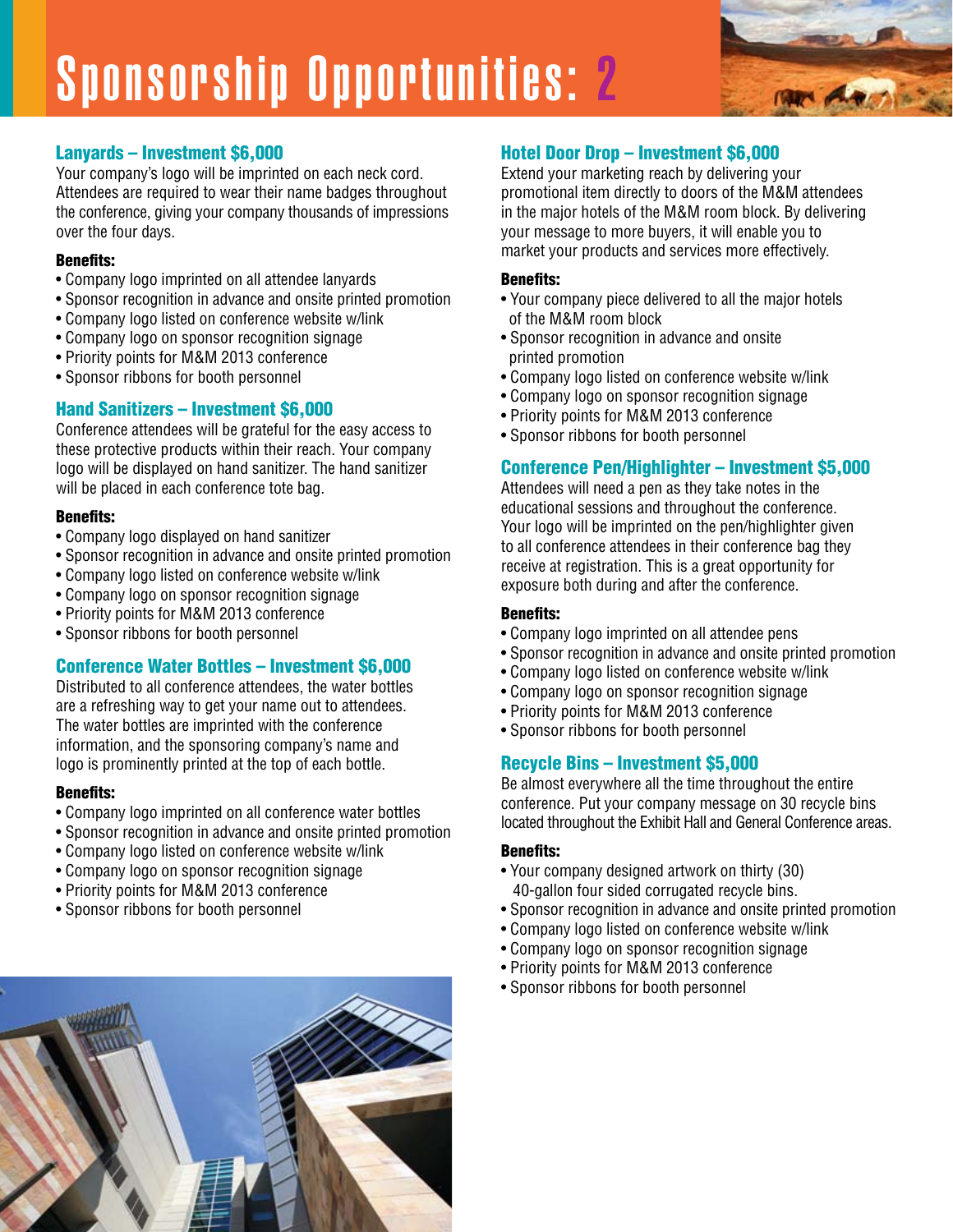#### Conference Note Pad – Investment \$5,000

The notepads provide a unique promotional opportunity beyond the conference. Attendees will not only use the notepad in the sessions but back at the office for others to see as well. The note pads are imprinted with the conference information and the sponsoring organization name and logo is prominently printed at the top of each pad.

#### Benefits:

- Conference notepad measures 8 ½" x 5 ½" and will display your company logo in a watermark on all pages.
- Sponsor recognition in advance and onsite printed promotion
- Company logo listed on conference website w/link
- Company logo on sponsor recognition signage
- Priority points for M&M 2013 conference
- Sponsor ribbons for booth personnel

#### Email Marketing – Investment \$5,000

Send your personalized company message to the 2011 post attendee list and the 2012 pre attendee list. We will send out your HTML to each list 1x in July before the Microscopy & Microanalysis 2012 meeting. Direct email marketing to this targeted list of attendees is the most powerful and cost effective advertising medium you can use to promote your business, generate leads and enhance your company's exhibit experience. Only three (3) sponsorships available.

#### Benefits:

- Sponsor recognition in advance and onsite printed promotion
- Company logo listed on conference website w/link
- Company logo on sponsor recognition signage
- Priority points for M&M 2013 conference
- Sponsor ribbons for booth personnel

#### MicroBrew Networking Poster Session – Investment \$2,500

Reinforce your presence at the M&M 2012 Conference by placing your name and logo in front of attendees and presenters as they interact during the poster sessions. The poster sessions will be held in the late afternoon on Monday, Tuesday and Wednesday, and will be accompanied by beverages and light refreshments. Your sponsorship will be acknowledged on signage in the Poster Sessions.

#### Benefits:

- Sponsor logo on signage in the Poster Session areas
- Table tents with sponsor logo in the Poster Session areas
- Sponsor recognition in advance and onsite printed promotion
- Company logo listed on conference website w/link
- Company logo on sponsor recognition signage
- Priority points for M&M 2013 conference
- Sponsor ribbons for booth personnel

#### It's A Family Affair - Investment \$2,500

This exciting session is designed to pique the scientific interest of children of all ages. It is intended for delegates' families and friends to have a fun, hands-on experience with microscopic explorations. Using clues left at the scene of the crime, participants solve the mystery and help capture the criminal! Prepare samples and compare the evidence with known samples using light microscopes and scanning electron microscopes. While examining the clues, participants learn more about microscopes and the extremely fine details of items such as sand, plants, bugs, and metals. This session includes a tour of the exhibition hall to see and use a variety of microscopes.

#### Benefits:

- Sponsor logo on signage at the event
- Sponsor recognition in advance and onsite printed promotion
- Company logo listed on conference website w/link
- Company logo on sponsor recognition signage
- Priority points for M&M 2013 conference
- Sponsor ribbons for booth personnel

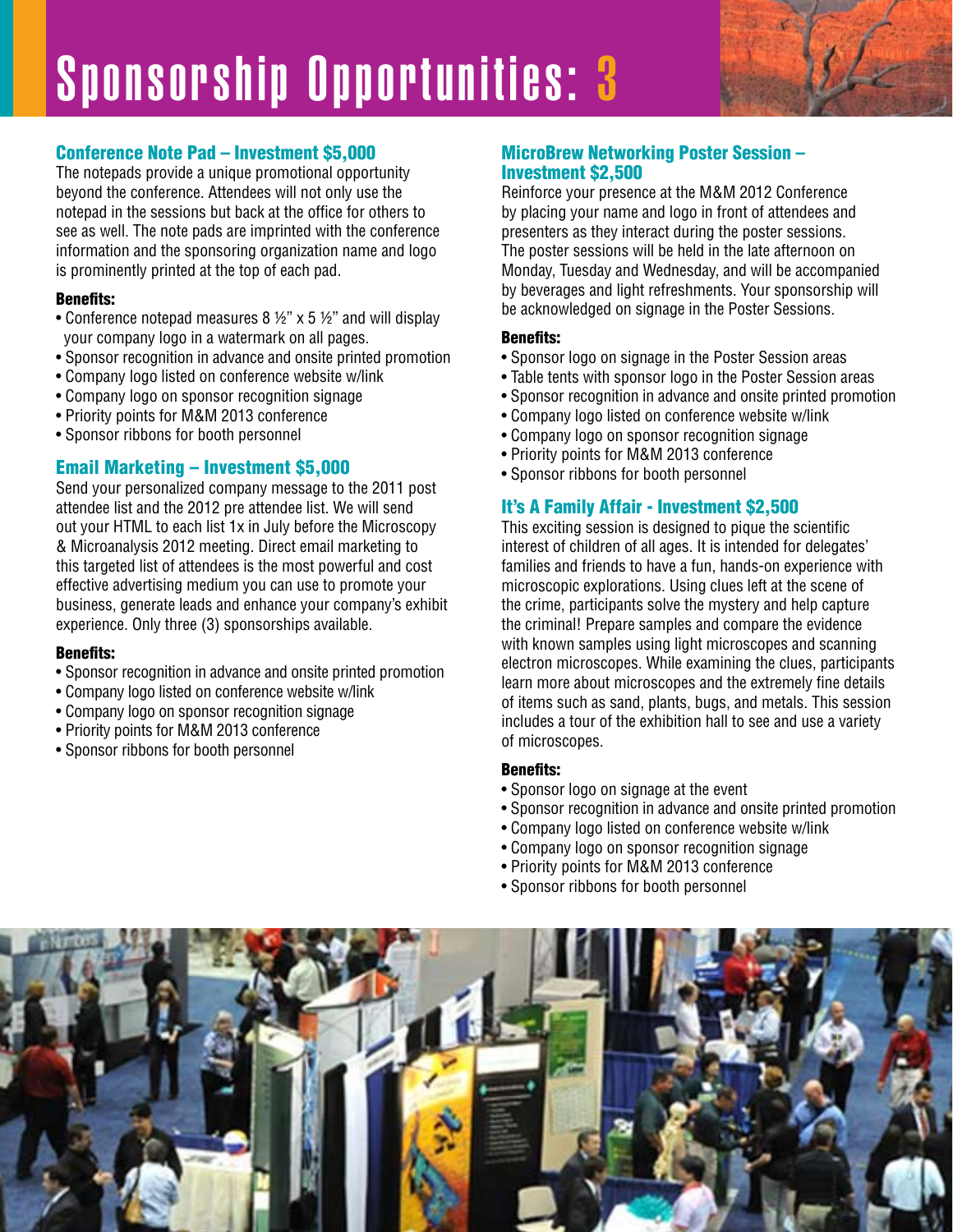

As a sponsor you have the opportunity to select from the list of symposia that is the best fit for your company. Your logo will be included in all signage outside the symposia meeting rooms in recognition of your support.

| Platinum      | 4 Symposia  |
|---------------|-------------|
| Gold          | 3 Symposia  |
| Silver        | 2 Symposia  |
| <b>Bronze</b> | 1 Symposium |

#### Standing Sign Boards – Investment \$2,500

Placed in high traffic areas, the Standing Sign Boards are an excellent way to promote your company's product or service. The standing signs measure 1 meter wide by 8 feet high, are double sided and free standing, giving you double the visibility.

#### Coffee/Refreshment Breaks – Investment \$2,500

Place your company logo front and center as attendees relax and prepare for the next session. Located in the Exhibit Hall, these break stations will provide high traffic and exposure for your company!

#### Benefits:

- Sponsor logo on signage in all break areas
- Table tents with sponsor logo in all break areas
- Sponsor recognition in advance and onsite printed promotion
- Company logo listed on conference website w/link
- Company logo on sponsor recognition signage
- Priority points for M&M 2013 conference
- Sponsor ribbons for booth personnel

#### For Sponsorship Information Contact:

Mary Michalik Sponsorhip Manager E-mail: mary@corcexpo.com

Doreen Bonnema Exhibit Manager E-mail: doreen@corcexpo.com

Corcoran Expositions, Inc. 100 W. Monroe St, Ste 1001 Chicago, IL 60603 Phone: 312-541-0567 Fax: 312-541-0573

#### Tote Bag Insert – Investment \$1,000

Instantly deliver your company's message to all conference attendees. Your insert can be up 8 ½" x 11" or smaller, single or double sided, color or b/w. It will be inserted into all conference bags distributed at registration.

#### Passport To Prizes - Investment \$500

Passport to Prizes is a booth traffic building game that attracts and keeps attendees on the exhibit floor. Each attendee will receive a passport with their registration credentials. Attendees must stop by each participating exhibitor to receive a stamp on his or her passport. The attendee must complete the entire Passport in order to be eligible for the Prize Drawing that will be held in the afternoon on the final day of exhibits. Attendees must be present at the Prize Drawing to win. We will be giving away GREAT prizes such as Digital Cameras, Palm Pilots, Gift Cards and More.

Participating companies will be accepted on a first-come, first-served basis. Availability is limited. Participating companies will be recognized on the actual passport and through on-site signage.